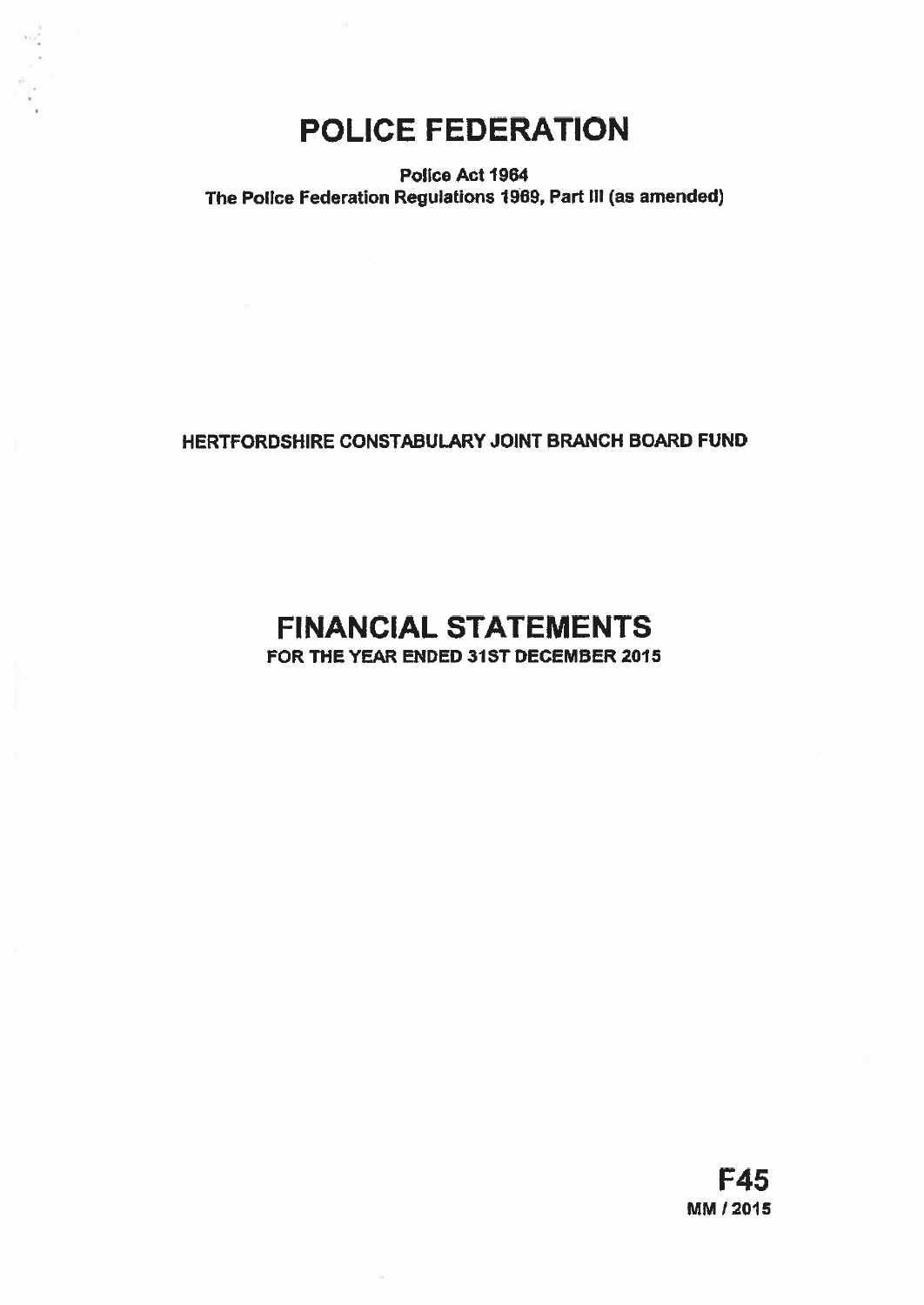### HERTFORDSHIRE CONSTABULARY JOINT BRANCH BOARD FUND

### YEAR ENDED 31ST DECEMBER 2015

| <b>CHAIRMAN</b>  | N Alston<br><b>Federation Office</b><br>Hertfordshire Police Headquarters<br>Stanborough Road<br><b>Welwyn Garden City</b><br>Hertfordshire, ALB 6XF                                                                                                                                                                                                                                                                                                                         |
|------------------|------------------------------------------------------------------------------------------------------------------------------------------------------------------------------------------------------------------------------------------------------------------------------------------------------------------------------------------------------------------------------------------------------------------------------------------------------------------------------|
| <b>SECRETARY</b> | V Mihallovic<br><b>Federation Office</b><br><b>Hertfordshire Police Headquarters</b><br>Stanborough Road<br>Welwyn Garden City<br>Hertfordshire, AL8 6XF                                                                                                                                                                                                                                                                                                                     |
| TREASURER        | P Coxali<br><b>Federation Office</b><br>Hertfordshire Police Headquarters<br><b>Stanborough Road</b><br>Welwyn Garden City<br>Hertfordshire, AL8 6XF                                                                                                                                                                                                                                                                                                                         |
| AUDITORS         | George Hay & Company<br><b>Charlered Accountants</b><br><b>Statutory Auditors</b><br>83 Cambridge Street<br>Pimlico<br>London<br>SW1V4PS                                                                                                                                                                                                                                                                                                                                     |
| <b>TRUSTEES</b>  | <b>G</b> Bardell<br><b>Federation Office</b><br>Hertfordshire Police Headquarters<br>Stanborough Road<br>Welwyn Garden City<br>Hertfordshire, AL8 6XF<br>R Woolway<br><b>Federation Office</b><br>Hertfordshire Police Headquarters<br>Stanborough Road<br><b>Welwyn Garden City</b><br>Hertfordshire, AL8 6XF<br><b>S Woods</b><br><b>Fodoration Office</b><br><b>Hertfordshire Police Headquarters</b><br>Stanborough Road<br>Welwyn Garden City<br>Hertfordshire, AL8 6XF |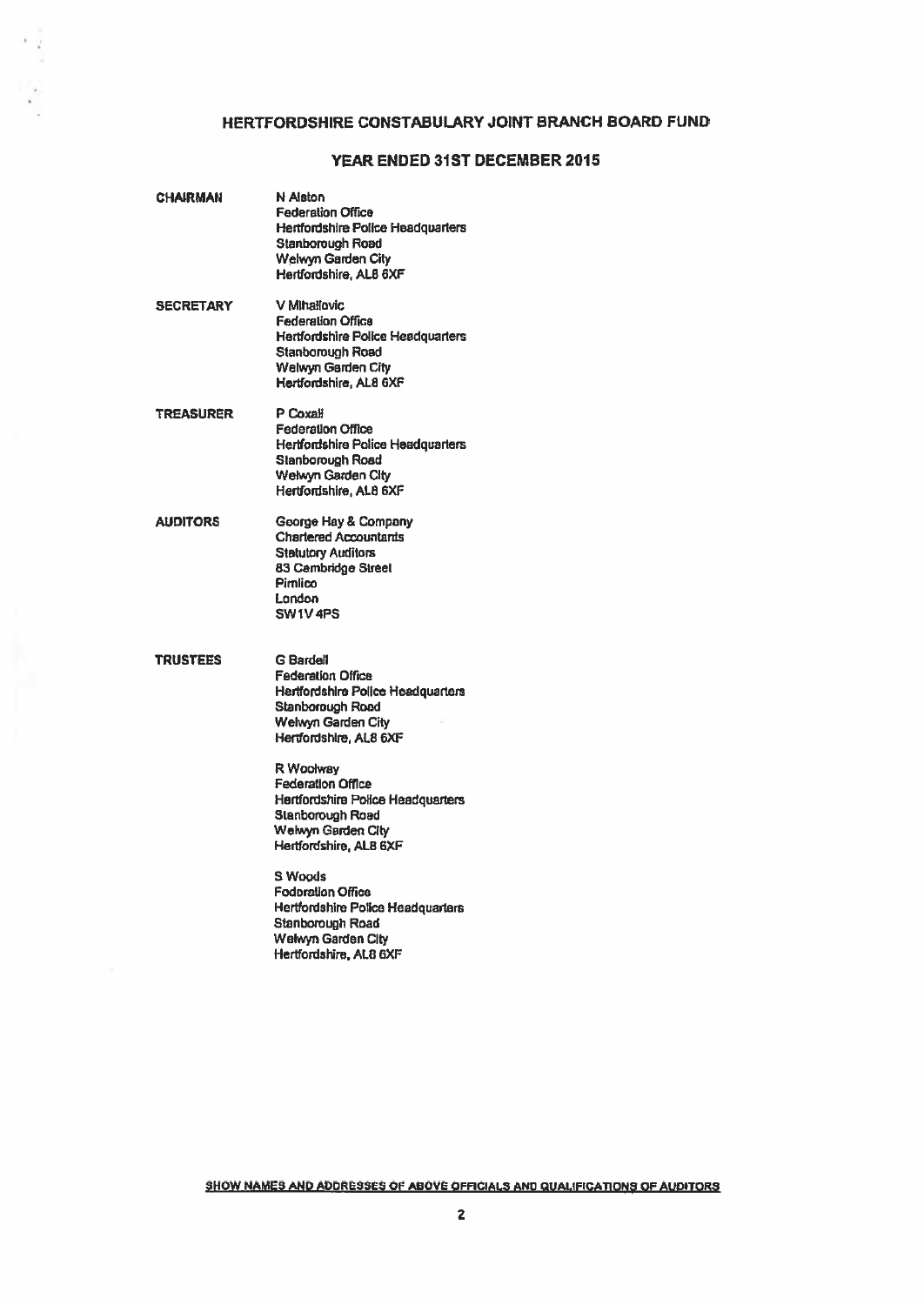### INDEPENDENT AUDITOR'S REPORT TO THE MEMBERS OF HERTFORDSHIRE CONSTABULARY JOINT BRANCH BOARD FUND

We have audited the financial statemants of the Hertfordshira Constabulary Joint Branch Board Fund for the year ended 31st December 2015, whIch comprise the Income and Expenditure Account, the Balance Sheet. and Ihe related roles. The financial statements have boon prepared under the requirements of the Polite Federation Regulations and Fund Rules.

This report is made solely to the Fund's members, as a body. Our audit work has been undertaken so that we might state to the Fund's members those matters we are required to state to them in an auditor's report and for no other purpose. To the fullest extent permitted by law, we do not accep<sup>t</sup> or assume responsibility Ia anyone other than the Fund and the Fund's members as <sup>a</sup> body, for our audit woriç for this report, or for the opinIons we have formed,

### Respective responsibilities of the management committee and auditors

As explained mote fully in the Statement of Management Committee's Responsibilities set out in the notes to the financial statements the managemen<sup>t</sup> committee are responsible for the preparation of the financial statements and for being satisfied that they fairly reflect the state of the Fund's affairs as at 31st December 2015 and of its results for the year then ended.

Our responsibility is to audit and ecpress an opinion on the financial statements In accordance with applIcable law and International Standards on Auditing (UK and Ireland). Those standards require us to comply with the Auditing Practices Board's Ethical Standards for Auditors.

#### Scope of the audit of the financial statements

An audit Involves obtaining evidence about the amounts and disclosures in the financial statements sufficient to <sup>g</sup>ive reasonable assurance that the financial statements are free from material misstatemenl, whether caused by fraud or error. This indudes an assessment of: whether the accounting policies are appropriate to the Funds circumstances and have been consistently applied and adequately disclosed: the reasonableness of significant accounting estimales made by the management committee; and the overall presentation of the financial statements.

### Opinion on financial statements

In our opinion the financial statements:

- fairly reflect the state of the Fund's affairs as at 31st December 2015 and of Its results for the year then ended;
- have been properly prepared in accordance with the measurement principles of United Kingdom Generally Accepted Accounting Practice; and
- have been prepared In accordance with the Police Federation Regulations and Fund Rules.

#### Other Matters

The financial statements for the year ended 31st December 2015 includes all funds raised for the purpose of the Joint Branch Board Fund in accordance with Regulation 2 Police Federation (Amendment) Regulations 2015.

Signed: Merry Hay L

George Hay & Company Chartered Accountants & Statutory Auditors 83 Cambridge Street Pimlico London SW1V4PS **Dated:** 2nd February 2016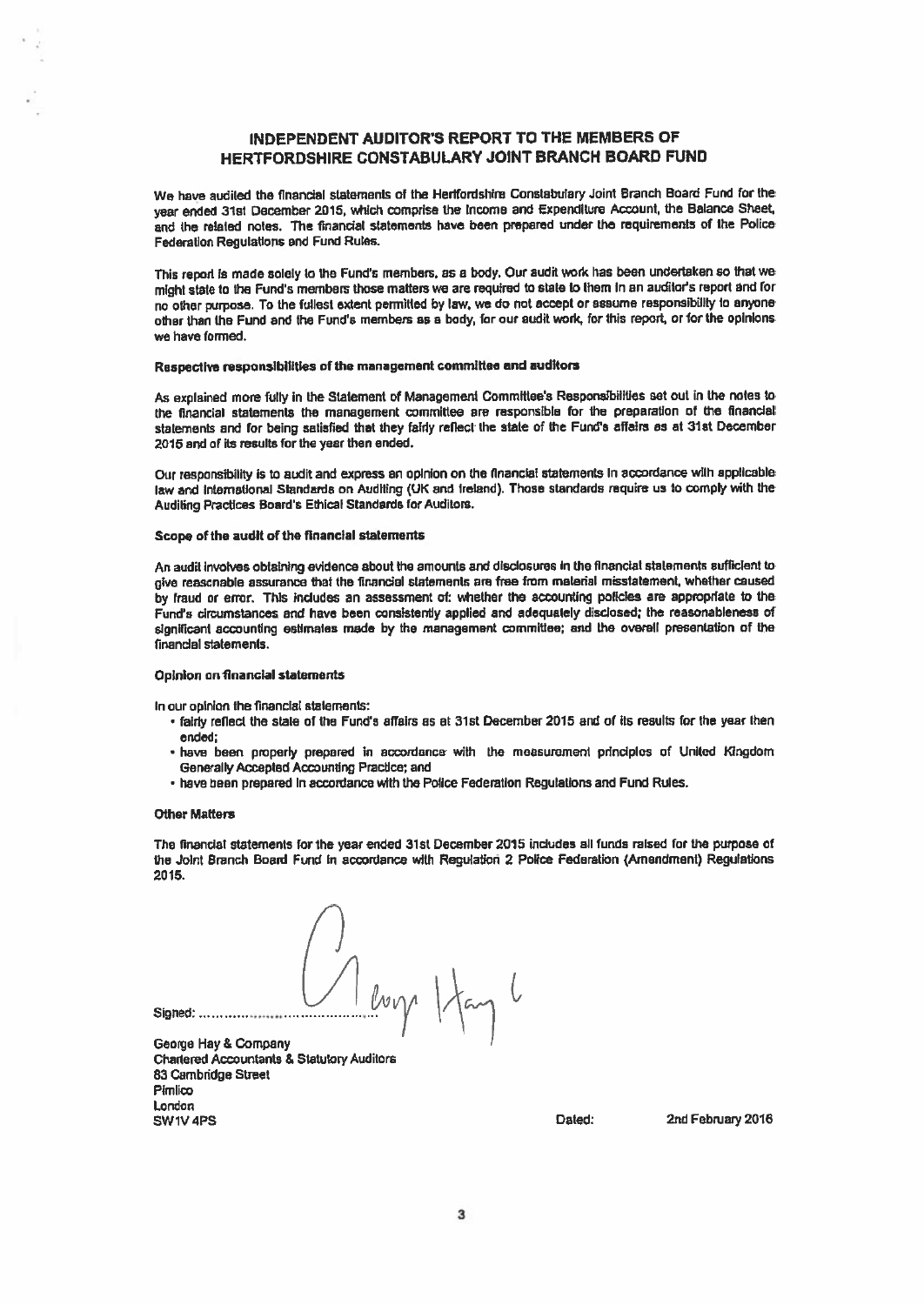### HERTFORDSHIRE CONSTABULARY JOINT BRANCH BOARD FUND

### INCOME AND EXPENDITURE ACCOUNT FOR THE YEAR ENDED 31ST DECEMBER 2015

|                                                                                                                                                | $(01.01.15 -$ | $(01.04.15 -$ | 2015      | 2014          |
|------------------------------------------------------------------------------------------------------------------------------------------------|---------------|---------------|-----------|---------------|
| <b>INCOME</b>                                                                                                                                  | 31.03.15}     | 31.12.15)     |           |               |
| <b>Weekly Subscriptions</b>                                                                                                                    |               |               |           |               |
| <b>Constables</b>                                                                                                                              | 91.031        | 270.435       | 361,466   | 366,906       |
| <b>Sergeants</b>                                                                                                                               | 18,321        | 54,964        | 73,285    | <b>72,768</b> |
| <b>Inspeciors</b>                                                                                                                              | 8,287         | 24.860        | 33.147    | 33,406        |
|                                                                                                                                                | 117,639       | 350,259       | 467,898   | 473,080       |
|                                                                                                                                                | $(01.01.15 -$ | $(01.04.15 -$ |           |               |
| Less: Payable to Central/Joint Committee                                                                                                       | 31.03.15      | 31.12.15)     |           |               |
| <b>Constables</b>                                                                                                                              | 63,722        |               | 63,722    | 256,833       |
| Sergeants                                                                                                                                      | 12,825        | ۰             | 12,825    | 50,937        |
| <b>Inspectors</b>                                                                                                                              | 5,801         |               | 5,801     | 23,385        |
| <b>Joint Central Committee</b>                                                                                                                 |               | 245,182       | 245,182   |               |
|                                                                                                                                                | 82,348        | 245,182       | 327,530   | 331,155       |
| <b>NET INCOME</b>                                                                                                                              |               |               | 140,368   | 141.925       |
| Less: ADMINISTRATIVE EXPENSES (Note 1)                                                                                                         |               |               | 178,300   | 164,531       |
| (DEFICIT) OF SUBSCRIPTION INCOME                                                                                                               |               |               | (37, 932) | (22, 606)     |
| <b>OVER EXPENDITURE</b>                                                                                                                        |               |               |           |               |
| Add: Other Income - (Note 1.1)<br>To Include all income as specified in Regulation 2c in the<br>Police Federalion (Amendments) Regulation 2015 |               |               | 26,482    | 27,688        |
| (DEFICIT) I SURPLUS FOR THE YEAR<br><b>BEFORE GAINS / (LOSSES)</b>                                                                             |               |               | (11, 450) | 5.082         |
| Gains / (Losses) - (Note 1.2)                                                                                                                  |               |               | 55,604    |               |
| SURPLUS FOR THE YEAR                                                                                                                           |               |               | 44,154    | 5,062         |
| ACCUMULATED FUND BROUGHT FORWARD                                                                                                               |               |               | 303,140   | 298,058       |
| ACCUMULATED FUND CARRIED FORWARD                                                                                                               |               |               | £ 347,294 | E<br>303,140  |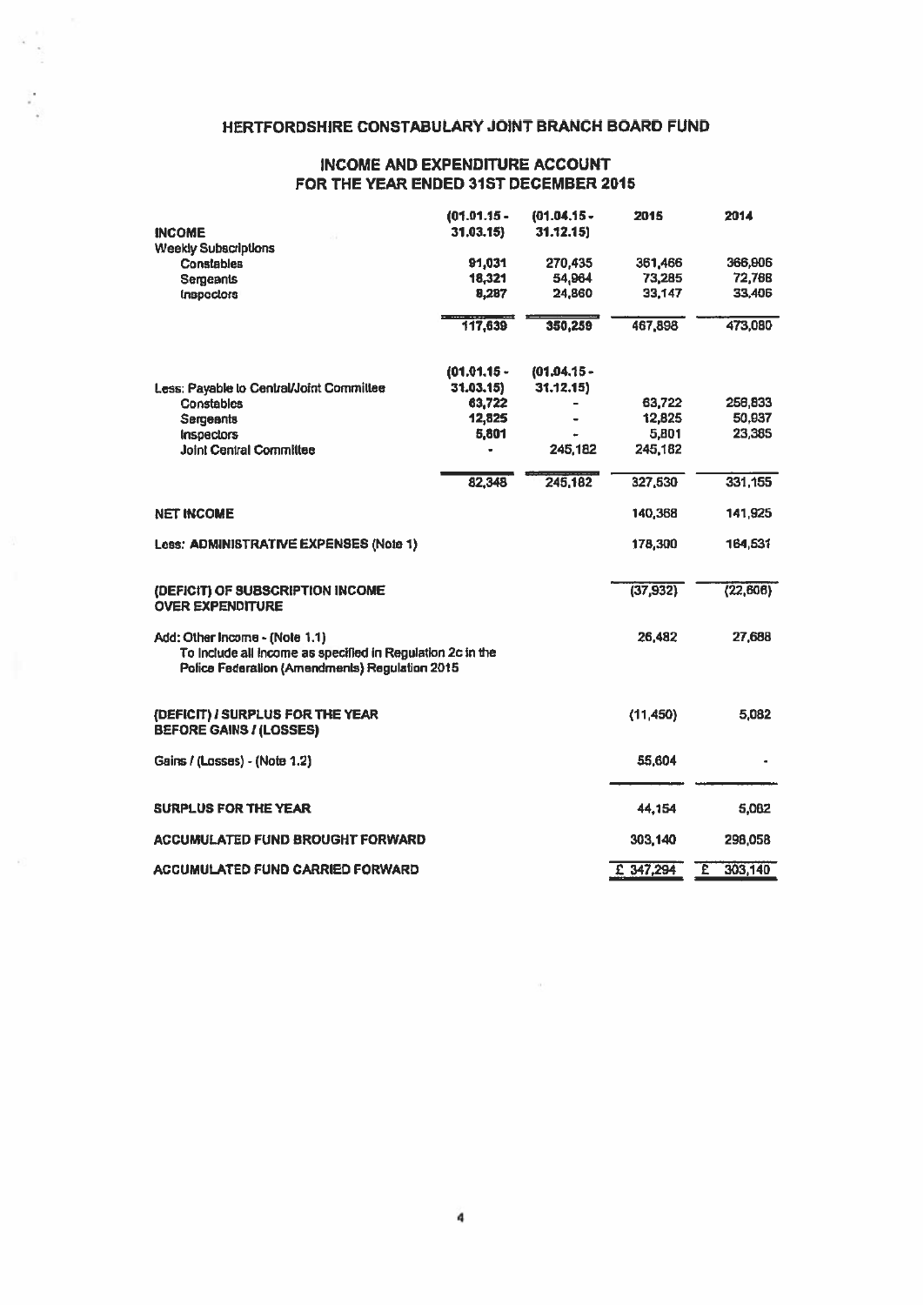### HERTFORDSHIRE CONSTABULARY JOINT BRANCH BOARD FUND

### BALANCE SHEET AS AT 3ISTDECEMBER 2015

|                                                                      | Cost    | <b>Accumulated</b><br><b>Depreciation/</b><br><b>Revaluation</b><br><i><b>Impairment</b></i> | 2015<br>Net Book<br>Value |   | 2014    |
|----------------------------------------------------------------------|---------|----------------------------------------------------------------------------------------------|---------------------------|---|---------|
| <b>FIXED ASSETS</b>                                                  |         |                                                                                              |                           |   |         |
| <b>Furniture and Fittings</b>                                        | 13,254  | 12,004                                                                                       | 1,250                     |   | 1,470   |
| <b>Computer Equipment</b>                                            | 35,446  | 34,864                                                                                       | 582                       |   | 1,164   |
| <b>Investments</b><br>Others - (Specify)                             | 290,586 |                                                                                              | 290,586                   |   | 241.290 |
|                                                                      | 339,286 | 46,868                                                                                       | 292,418                   |   | 243,924 |
| <b>CURRENT ASSETS</b>                                                |         |                                                                                              |                           |   |         |
| <b>Subscriptions Due</b>                                             |         | 38,561                                                                                       |                           |   | 38,920  |
| Cash at Bank and in Hand                                             |         | 73,298                                                                                       |                           |   | 76,032  |
| Prepayments                                                          |         | 5,148                                                                                        |                           |   |         |
|                                                                      |         |                                                                                              |                           |   |         |
|                                                                      |         | 117,007                                                                                      |                           |   | 114,952 |
| Less:<br><b>CURRENT LIABILITIES</b>                                  |         |                                                                                              |                           |   |         |
| Contributions due to Joint/Central Committee (Note 4)                |         | 52,104                                                                                       |                           |   | 46,930  |
| <b>Corporation Tax</b>                                               |         | 1,998                                                                                        |                           |   | 1,238   |
| <b>Sundry Accrued Expenses</b>                                       |         | 8,029                                                                                        |                           |   | 7,568   |
|                                                                      |         | 62,131                                                                                       |                           |   | 55,736  |
| NET CURRENT ASSETS/(LIABILITIES)                                     |         |                                                                                              | 54,876                    |   | 59,216  |
| TOTAL ASSETS LESS CURRENT LIABILITIES                                |         |                                                                                              | 347,294                   |   | 303,140 |
| CREDITORS: amounts falling due after more than one year<br>(Specify) |         |                                                                                              |                           |   |         |
| <b>NET ASSETS</b>                                                    |         |                                                                                              | £ 347,294                 | £ | 303,140 |
|                                                                      |         |                                                                                              |                           |   |         |
| <b>REPRESENTED BY</b>                                                |         |                                                                                              |                           |   |         |
| <b>Accumulated Fund</b>                                              |         |                                                                                              | 347,294                   |   | 303,140 |
| Other Reserves - (Specify)                                           |         |                                                                                              |                           |   |         |
|                                                                      |         |                                                                                              | £ 347,294                 | £ | 303,140 |

We certify that we have fully compiled with (he Regulation 2 Police Federation (Amendment) Regulations 2015 and disclosed in the F45 all funds of which we arc <sup>a</sup> beneficiary. We understand that failure to comply with this Regulation could be deemed <sup>a</sup> criminal andlor Police Disciplinary matter.

Signed  $\left[\ldots\right]$   $\left[\ldots\right]$   $\left[\ldots\right]$   $\left[\ldots\right]$   $\left[\ldots\right]$   $\left[\ldots\right]$  CHAIRMAN Signed TREASURER

Date accounts approved: 2nd February 2016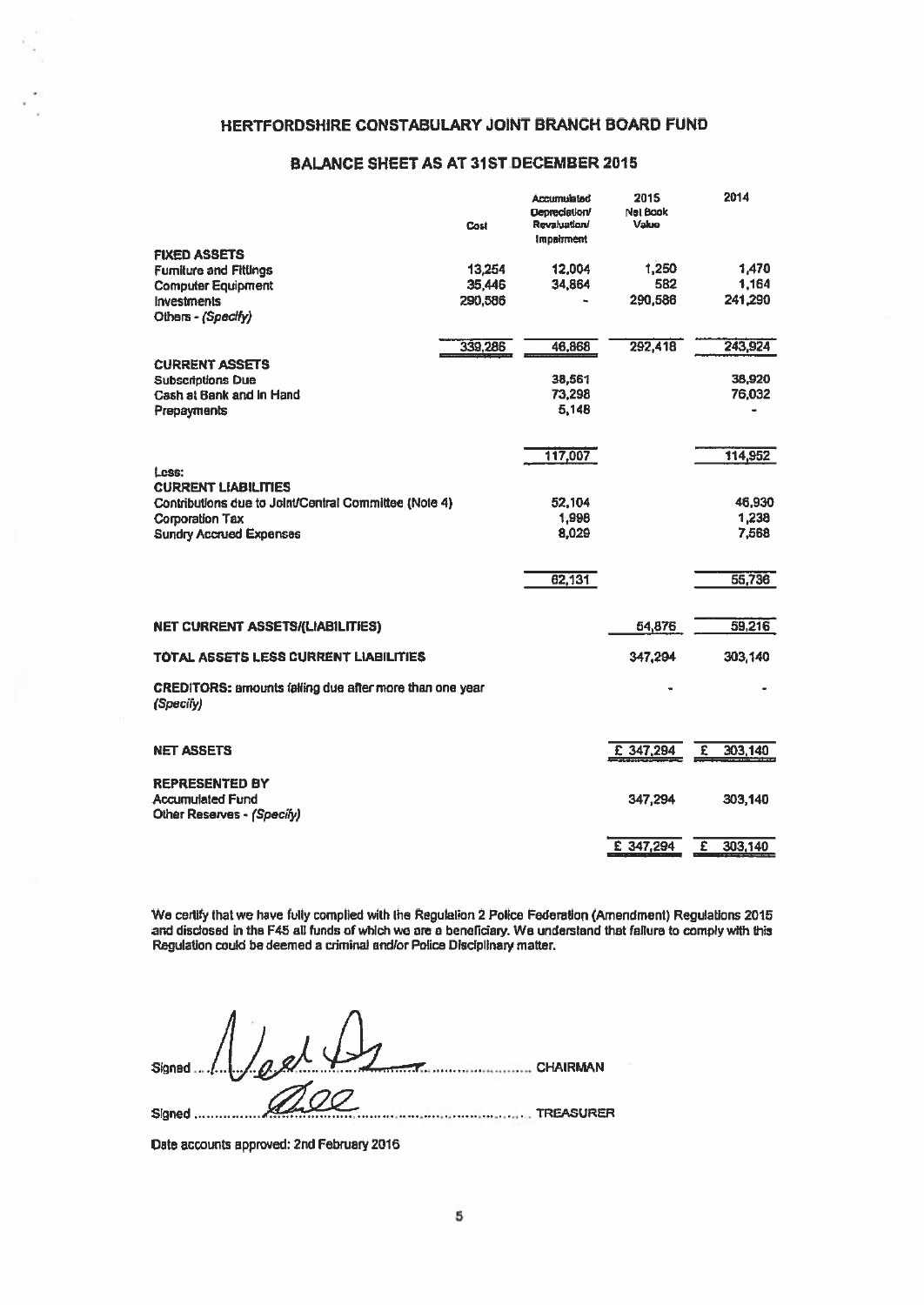### HERTFORDSHIRE CONSTABULARY JOINT BRANCH BOARD FUND NOTES TO THE FINANCIAL STATEMENTS FOR THE YEAR ENDED 31ST DECEMBER 2015

 $\bar{z}$ 

|    |                                                      | 2015    | 2014    |
|----|------------------------------------------------------|---------|---------|
| 1. | <b>ADMINISTRATIVE EXPENSES</b>                       |         |         |
|    | <b>Annual Conference</b>                             | 5.974   | 11,435  |
|    | <b>Audit and Accountancy Charges</b>                 | 3,876   | 3,740   |
|    | <b>Bank Chames</b>                                   | 36      | 30      |
|    | <b>Clerical Assistance and Social Security Costs</b> | 70,723  | 69,360  |
|    | <b>Computer Consumables</b>                          | 4,965   | 6,595   |
|    | <b>Corporation Tax</b>                               | 1,998   | 1,238   |
|    | Depreciation                                         | 802     | 841     |
|    | Donations - (Specify)                                |         |         |
|    | Hartfordshire Police Welfare Fund                    | 2,000   |         |
|    | Hospice at Home                                      |         | 100     |
|    | <b>Crime Stoppers</b>                                |         | 50      |
|    | <b>Awards to Officers</b>                            | 26,642  | 27,129  |
|    | Insurance                                            | 1.664   | 1,618   |
|    | <b>Meeting Expenses</b>                              | 6,298   | 4,114   |
|    | <b>Official Publications</b>                         | 12,812  | 3,934   |
|    | <b>Out-of-Pocket Expenses</b>                        |         |         |
|    | Postage, Printing and Stationery                     | 6       | 89      |
|    | Repairs and Maintenance                              | 242     | 222     |
|    | <b>Sundry Expenses</b>                               | 1.528   | 108     |
|    | <b>Telephone Charges</b>                             | 46      | 418     |
|    | <b>Travelling and Subsistence</b>                    | 25,991  | 28.855  |
|    | Other Expenses - (Specify)                           |         |         |
|    | <b>Administration Charge</b>                         | 2.340   | 2.365   |
|    | <b>Administration Charge Recovered</b>               | (2,340) | (2,365) |
|    | Legal and Professional Fees                          | 8,446   | 4,176   |
|    | Presentations                                        | 2,478   | 229     |
|    | Training                                             | 1,773   | 250     |
|    |                                                      |         |         |

|     | TOTAL AS PER INCOME AND EXPENDITURE ACCOUNT                                                                                                                                                                     | £ 178,300                                 | 164,531<br>£               |
|-----|-----------------------------------------------------------------------------------------------------------------------------------------------------------------------------------------------------------------|-------------------------------------------|----------------------------|
| 1.1 | <b>OTHER INCOME</b>                                                                                                                                                                                             | 2015                                      | 2014                       |
|     | Bank Interest (gross)<br>Diminution on investments<br>Dividends received<br>Donations received<br>Profits from mailshots and commissions<br>Regulation 2c income<br>TOTAL AS PER INCOME AND EXPENDITURE ACCOUNT | 7<br>(9,523)<br>3,215<br>32,783<br>26,482 | 6<br>27,682<br>27,688<br>£ |
|     |                                                                                                                                                                                                                 | 2015                                      | 2014                       |
|     | 1.2 GAINS / (LOSSES)                                                                                                                                                                                            |                                           |                            |
|     | Gain on investments                                                                                                                                                                                             | 55,604                                    |                            |
|     | TOTAL AS PER INCOME AND EXPENDITURE ACCOUNT<br>ĸ                                                                                                                                                                | 55,604                                    |                            |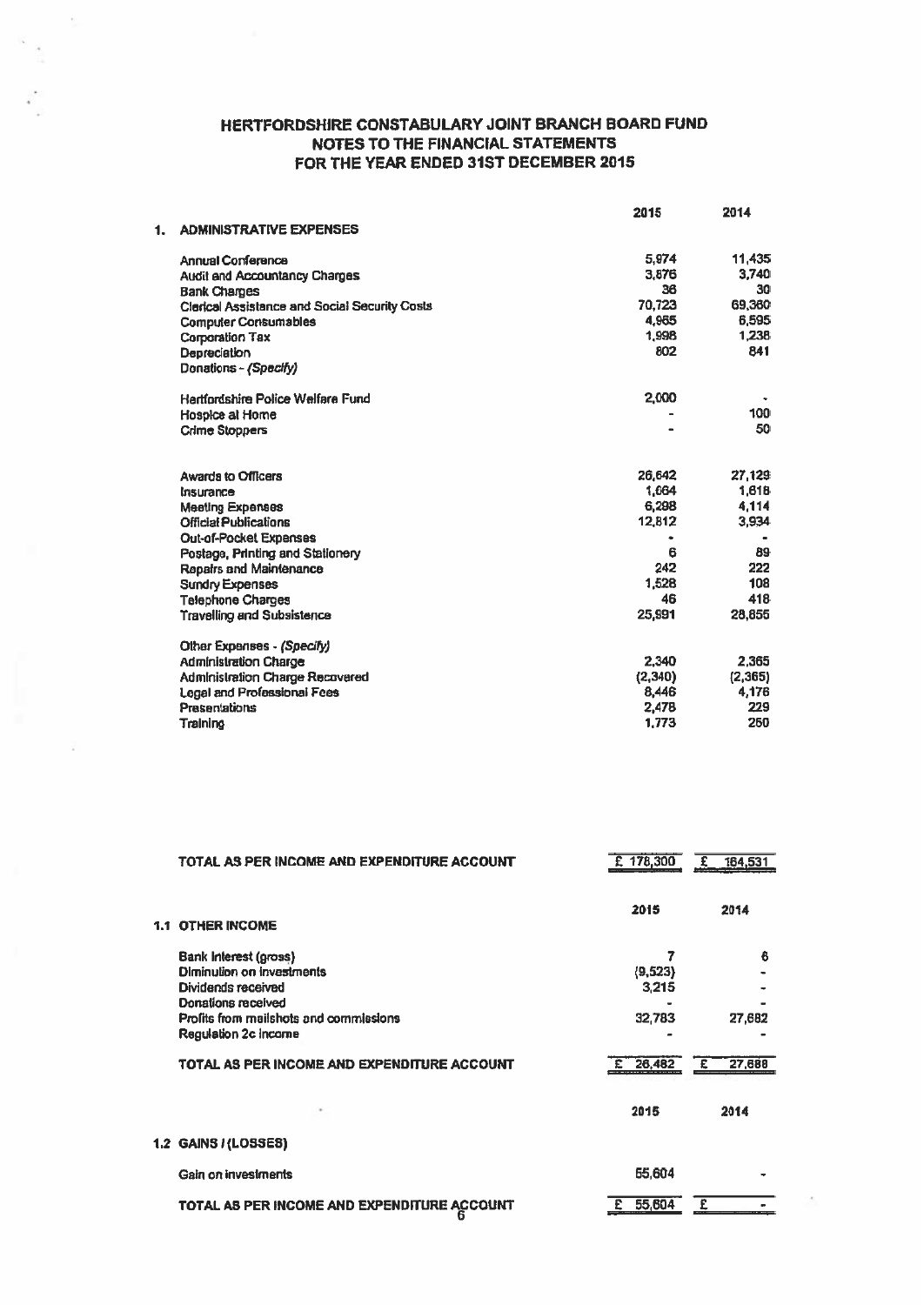### HERTFORDSHIRE CONSTABULARY JOINT BRANCH BOARD FUND **NOTES TO THE FINANCIAL STATEMENTS** FOR THE YEAR ENDED 31ST DECEMBER 2015

### 2. ACCOUNTING POLICIES

### A. Accounting Convention

The financial statements have been prepared under the historic cost convention.

#### **B. Income**

 $\sim$ 

Income is primarily derived from subscriptions collected from the Funds members. Other income sources may include rental/investment income and income generated from providing member services.

C. Expenditure Expenditure is shown inclusive of Value Added Tax.

**D. Depreciation** Depreciation has been calculated at rates required to write off the relevant assets over their anticipated lives.

The applicable annual rates are: **Fumilure and Fittings Computer Equipment Other Assets** Property - (Specify)

-15% reducing balance basis -25% straight line basis -25% reducing balance basis

### E. Taxation

Provision is made for Corporation Tax in respect of the Fund's liability to taxation on Investment Income, capital gains and income derived from third party transactions.

F. Investments (if applicable)

Investments are shown in the financial statements at cost less provision for impairment in value.

G. Other Policies - (Specify)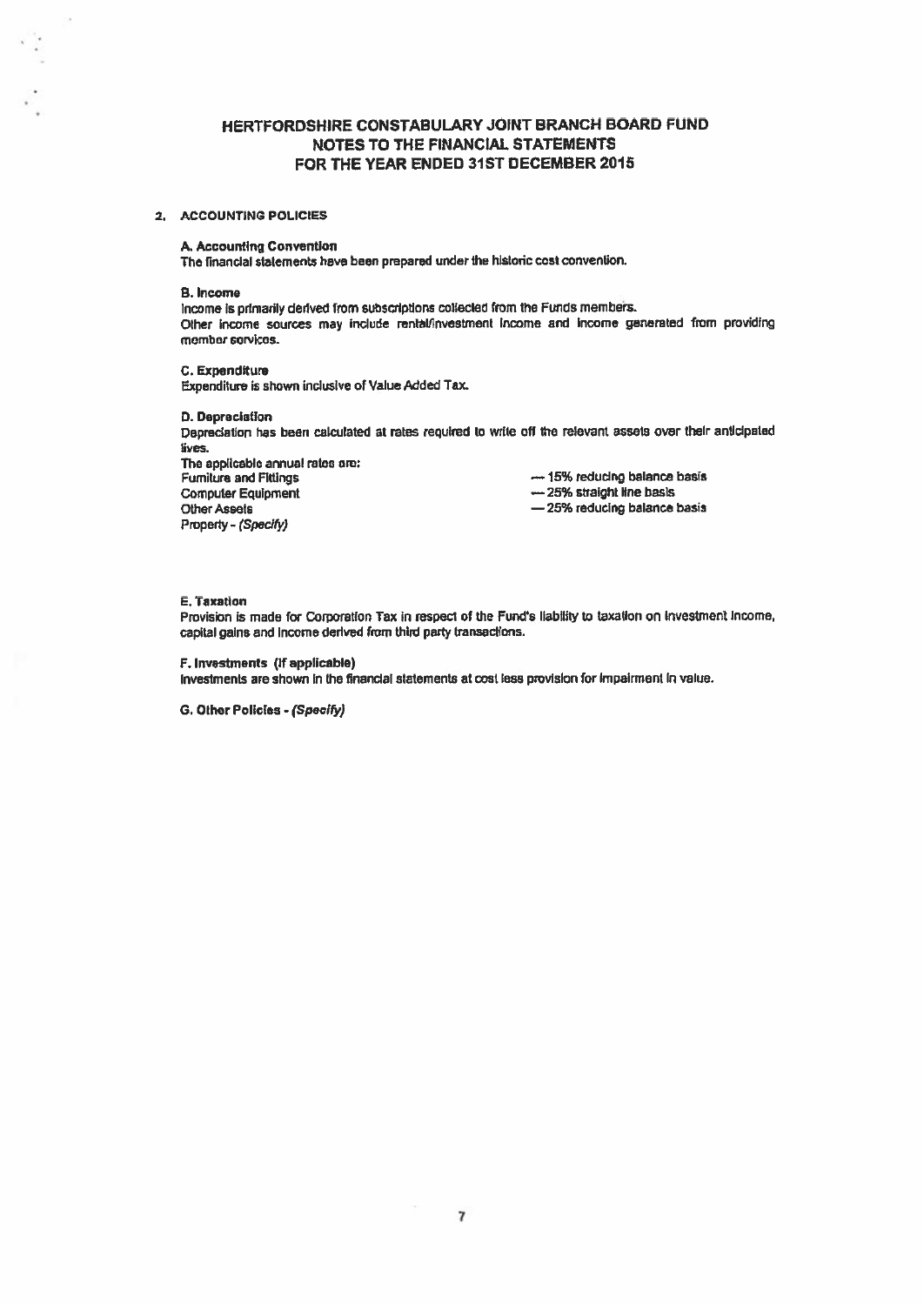### HERTFORDSHIRE CONSTABULARY JOINT BRANCH BOARD FUND NOTES TO ThE FINANCIAL STATEMENTS FOR ThE YEAR ENDED 31ST DECEMBER 2015

### 3. STATEMENT OF MANAGEMENT COMMITTEE'S RESPONSIBILITIES

Regulation 18(2) of The Police Federation Regulations (as amended) requires the Committee, in relation to Federation funds held by it, to keep accounts showing all monies received or paid out and to cause the financial statements br each year to be audited by an Independent auditor, In causing the financial statements to be proporod, the Committee is required to:

- 'Select suitable accounting policies and apply them consistently.
- Make judgements end estimates that are reasonableand prudent.

• Ensure that the Hnancial statements are prepared on the going concern basis unless It is appropriate to presume otherwise.

The Committee is responsible for keeping adequate accounting records and also is responsible for safe guarding the assets of the Fund and hence for taking reasonable steps for the prevention and detection of fraud and other irregularities.

### 4a. CONTRIBUTIONS DUE TO/(FROM) CENTRAL COMMITTEES (TO 31ST MARCH 2015)

|            | 2015        | 2014   |
|------------|-------------|--------|
| Constables | 42,034      | 34,467 |
| Sergeants  | 8,550       | 8,490  |
| Inspectors | 3,867       | 3,973  |
|            | 54,451<br>£ | 46,930 |

### 4b. CONTRIBUTIONS DUE TO/(FROM) JOINT CENTRAL COMMITTEE (FROM 1ST APRIL 2015)

|            |  | 2015<br>$-44$ , $4$ , $4$ & | 2014           |
|------------|--|-----------------------------|----------------|
| Constables |  | (1,852)                     | $\blacksquare$ |
| Sergeants  |  | (336)                       | $\bullet$      |
| Inspectors |  | (159)                       | $\bullet$      |
|            |  |                             |                |
|            |  | (2, 347)                    | $\bullet$      |

### 5. CONTRIBUTING AND NON CONTRIBUTING MEMBERS AT 31ST DECEMBER 2015

|                   | No. of Contributing<br><b>Members</b> |       | No. of Non Contributing<br><b>Members</b> |      | Others <sup>*</sup> |      |
|-------------------|---------------------------------------|-------|-------------------------------------------|------|---------------------|------|
|                   | 2015                                  | 2014  | 2015                                      | 2014 | 2015                | 2014 |
| Cadels            |                                       |       |                                           |      |                     |      |
| Constables        | 1,507                                 | 1,351 | 24                                        | 13   | 70                  | 35   |
| Sergeants         | 274                                   | 283   | 2                                         | 6    |                     |      |
| Inspectors/Chief  | 33                                    | 33    | $\blacksquare$                            |      |                     |      |
| <b>Inspectors</b> | 96                                    | 95    |                                           |      |                     |      |
|                   | 1,910                                 | 1,762 | 20                                        | 20   | 77                  | 48   |

\* This column refers to those members who are non contributors by virtue of receiving no pay, being on unpaid maternity leave or sewing officers on career breaks. (J88 Cirtular <sup>53198</sup> refers)

### 6. INVESTMENTS (if applicable)

|                                   | <b>Cost Less Provision</b> |         | Market Value |         |
|-----------------------------------|----------------------------|---------|--------------|---------|
|                                   | 2015                       | 2014    | 2015         | 2014    |
| Equilies                          |                            |         |              |         |
| Fixed Interest Funds              |                            |         |              |         |
| Unit Trusts                       | 300,109                    | 241.290 | 290,586      | 291.544 |
| Others - (Specify)                |                            |         |              |         |
| Provision for Diminution in Value | (9,253)                    |         | ۰            |         |
|                                   | 290,856                    | 241.290 | 290.566      | 291.544 |